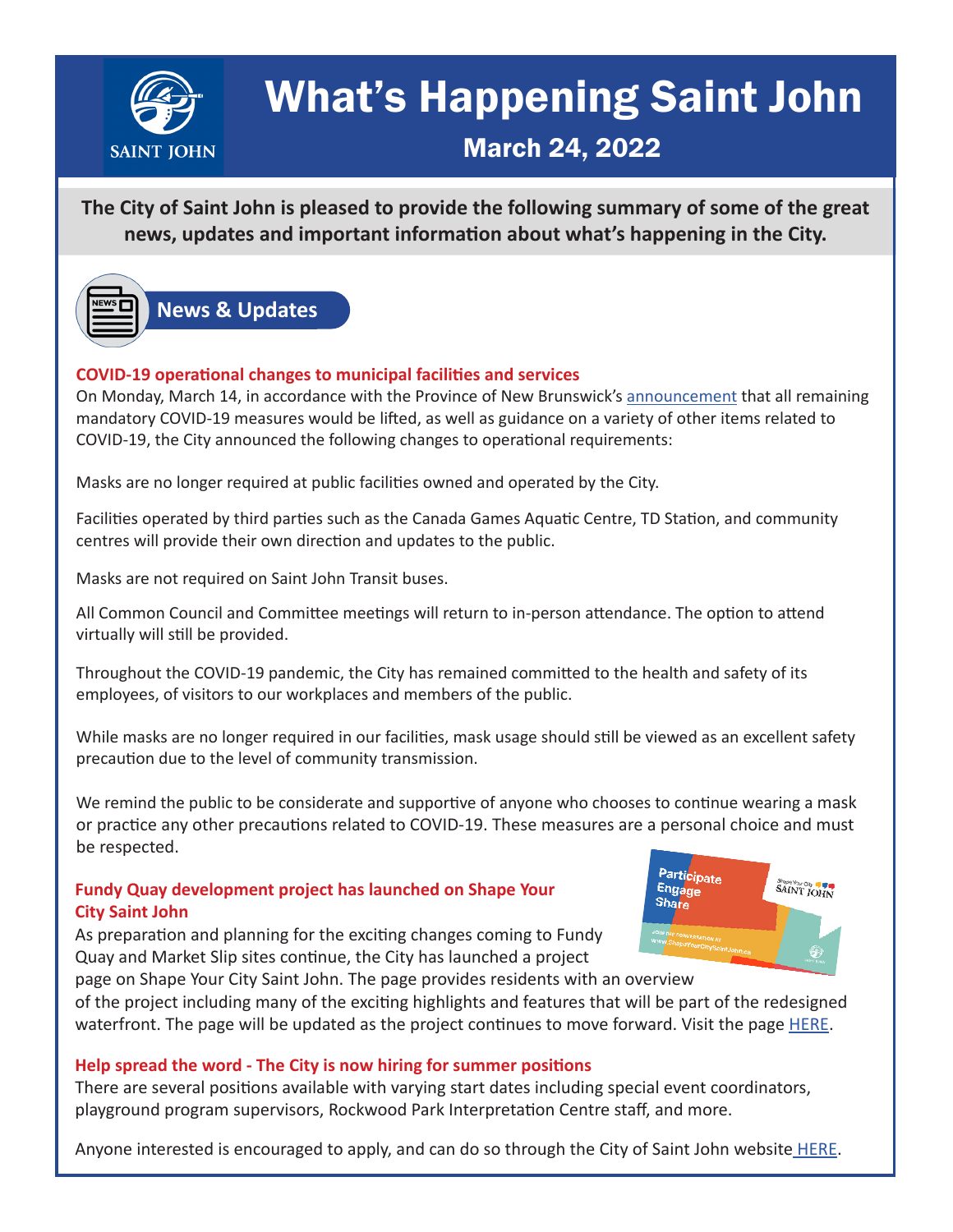#### **City seeks public input on the creation of a ridesharing by-law**

The City is looking for your input into the creation of a by-law for ridesharing companies on the City's public engagement platform, Shape Your City Saint John.

The Province of New Brunswick has passed legislation that sets standards for licensing and regulations for ridesharing companies within the Province. Under this legislation, the City of Saint John must create its own by-law for ridesharing companies to operate in our community.

Residents are encouraged to visit the online project site to learn more and provide feedback by taking a short survey.

Have you used ridesharing services before? What was your experience? Do you have concerns about ridesharing companies operating in Saint John? Take the survey and let us know.

The survey will be open from March 24 – April 6, 2022. Visit [www.shapeyourcitysaintjohn.ca](https://shapeyourcitysaintjohn.ca/ride-share) to learn more.

#### **City of Saint John now accepting applications for summer sport facility bookings**

The City of Saint John is accepting applications for sport field, arena floor and court facility bookings for the summer 2022 season.

Sport fields: May 20 – September 5, 2022 Arena floors: May 20 – September 19, 2022 Courts: May 20 – September 5, 2022 (weather dependent)

Applications and more information can be found [HER](https://saintjohn.ca/en/news-and-notices/city-saint-john-now-accepting-applications-summer-sport-facility-bookings)E.

Once completed, applications can be sent to [jen.reed@saintjohn.ca.](mailto:%20jen.reed%40saintjohn.ca?subject=) The deadline for applications is Tuesday, March 29, 2022.

#### **Saint John Fire Department is actively recruiting holiday relief firefighters**

The Saint John Fire Department (SJFD) is currently recruiting holiday relief firefighters with a diverse range of skills, backgrounds, and experiences who will contribute to the success of our team. The SJFD is an inclusive, respectful, and equitable workplace that represents the communities they serve. A focus on diversity in the fire service supports Common Council's priority of *Belong* and recognizes that diversity creates an important environment that promotes inclusion. The SJFD continues to work hard to establish a team that represents the entire Saint John community.

The SJFD strives to promote employment opportunities and education about the profession of firefighting to diverse demographics throughout the city. The department recently participated in the YMCA newcomer fire prevention

initiative as well as the Saint John Newcomers Centre employment week. These outreach opportunities allow the SJFD to connect with, promote, and educate community members on the services provided by both the City and the Saint John Fire Department.

**The application deadline is April 19.** To apply, visit the City of Saint John website [HERE](https://client.njoyn.com/CL2/xweb/xweb.asp?clid=51331&page=jobdetails&jobid=J0222-1064&BRID=EX307225&SBDID=1&LANG=1).



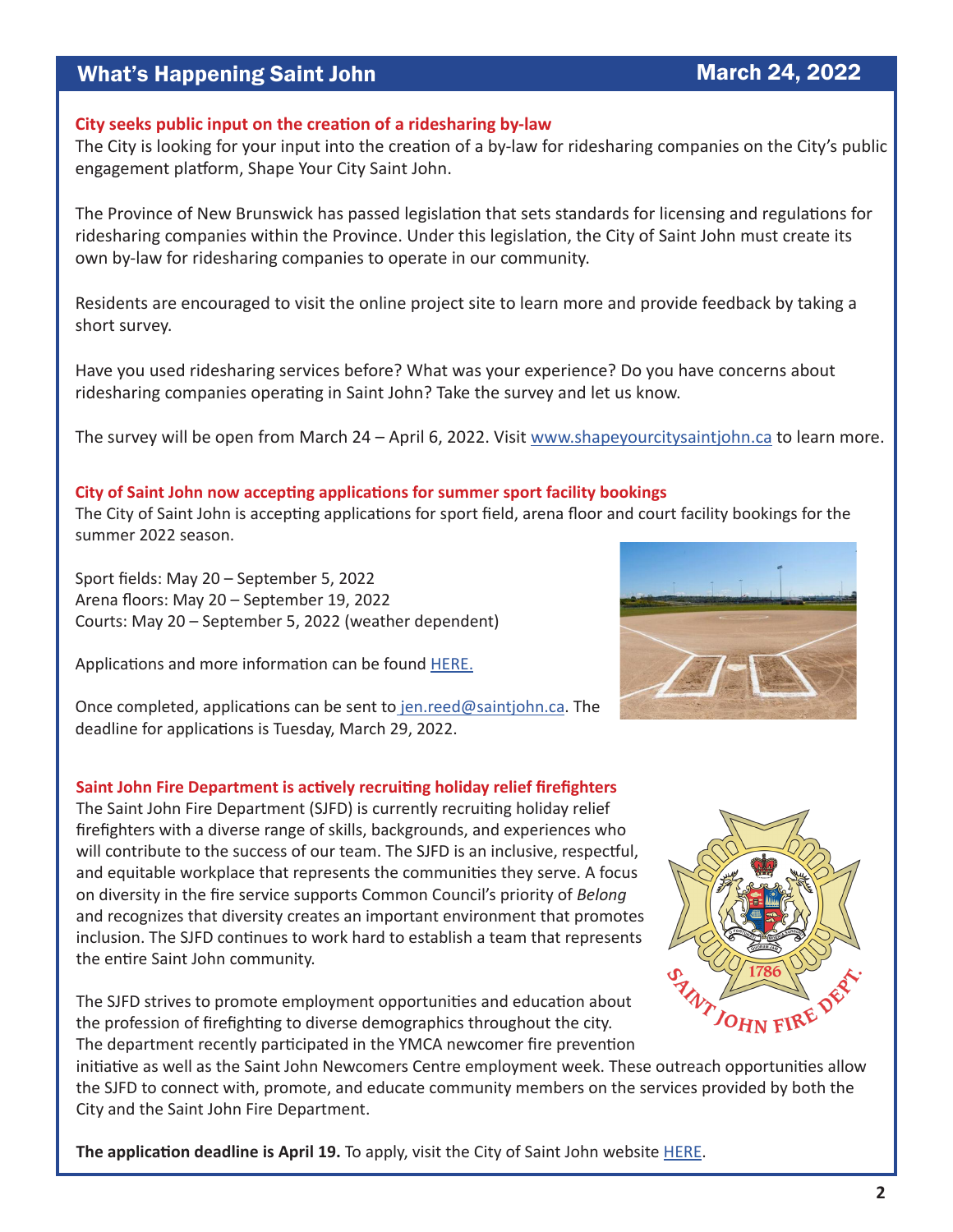#### **Saint John Energy installs EV charging stations at TD Station and Market Square Parking Garage**

Saint John Energy recently announced the installation of eight additional electric vehicle (EV) charging stations throughout the City, including at TD Station and the Market Square Parking Garage. Each station is equipped with two dedicated parking stalls and two charging ports with separate connectors. The EV stations are owned and serviced by Saint John Energy and are now available for public use. For more information, click [HERE](https://sje-corp-site.cdn.prismic.io/sje-corp-site/6e1920db-f58f-4dfc-8e99-0a5de808c623_SJE+EV+Charger+Media+Release+March+9+2022+FINAL.pdf).

#### **Lily Lake ice surface closed for the season**

With the continued fluctuating temperatures we've experienced, and the arrival of spring, the skating surface at Lily Lake is now closed for the season.

The City was happy to provide the ice surface for recreational use this season, and saw many people enjoy the space with family and friends. This year the surface was open for a total of seven weeks, more than doubling the skating season of last winter.

We encourage everyone to get outside, stay active and enjoy the

many natural assets around the City and in Rockwood Park this spring. Visit [saintjohn.ca t](http://saintjohn.ca https://saintjohn.ca/en/parks-and-recreation/parks-and-trails)o explore our beautiful parks and public spaces.

#### **Updates to City Market's Charlotte Street entrance continue**

Renovations to the Charlotte Street entrance to the City Market continue. A beautifully crafted new door built by the City's Carpentry Shop was recently installed and work on the HVAC system, lighting and ceiling are expected to be completed by the end of March. The Market remains open for regular business hours while the work is underway.

#### **Recent City Market events a success**

The City Market has been busy hosting events to attract visitors and

residents. During the week of March break, they hosted Staycation at the City Market. The event included decorations, music, art, and specials offered by various vendors, culminating with a final day that included a DJ, pop-up vendors and prize draws. Vendors reported strong sales as a result of the week's activities.

Following on the heels of the March break Staycation promotion, the City Market also hosted a St. Patrick's Day event that included extended hours, live musicians, and vendor specials.

Follow the City Market on [Facebook](https://www.facebook.com/sjcitymarket/) to stay up to date on events and specials.





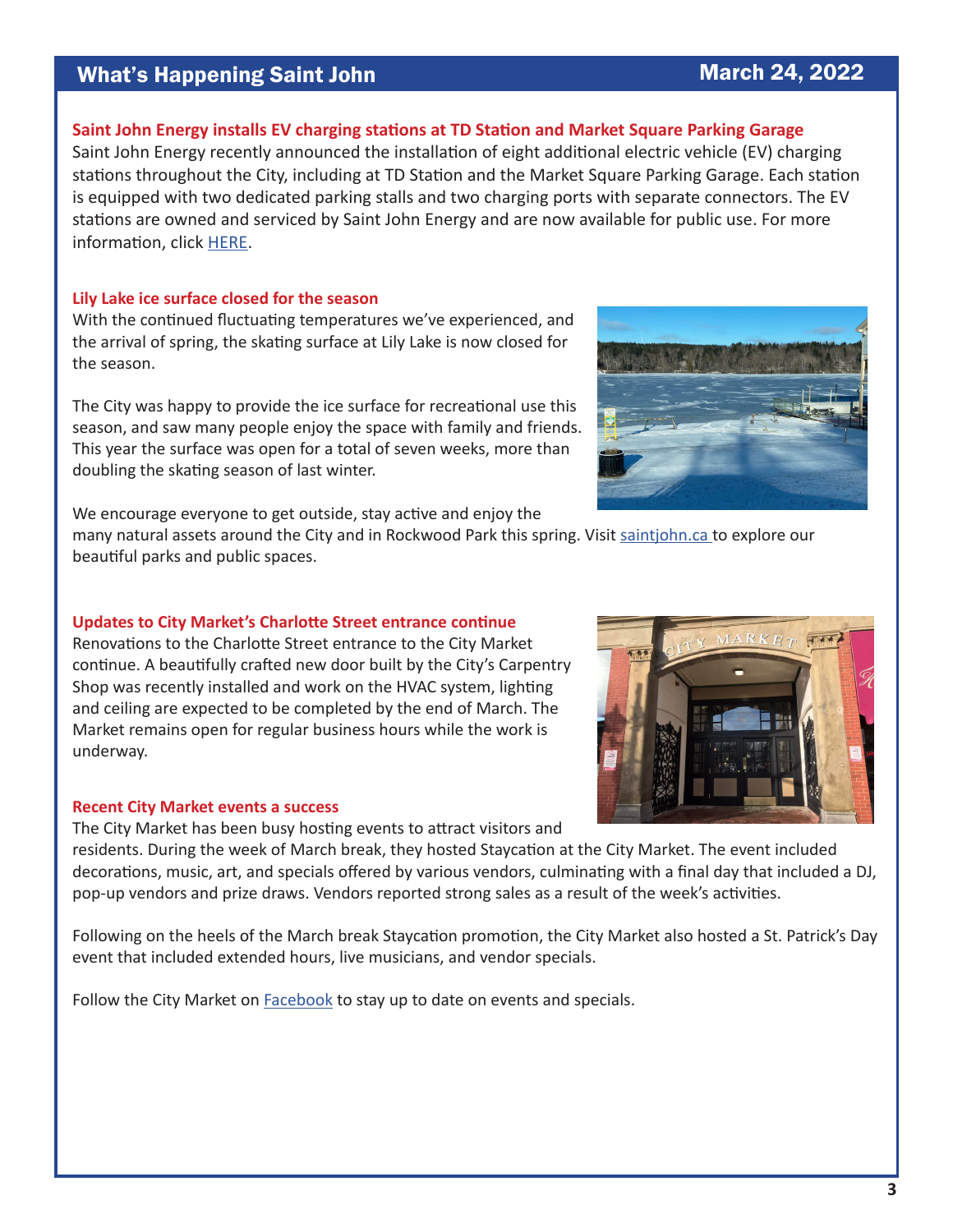#### **Final call for applications for the Ethnocultural Support Program**

The City is issuing a final call for applications for the City's Ethnocultural Support Program. Funding for the program will be announced and distributed before the end of March. Applications can be found on the City's website [HERE](https://saintjohn.ca/en/community/ethnocultural-support-program-application).

Growth and Community Services continues to work with community members from Nigeria, Brazil, the Philippines, Europe, Latin America, local Indigenous groups and others who are looking to develop an ethnocultural group in Saint John. It is anticipated that between eight and ten ethnocultural groups will become incorporated through this grant opportunity.



So far in March, the One Stop Development Shop has received 17 building related permit applications with a value of \$20 million. Year to date, 74 permit applications have been received with a value of \$23.3 million.

There were two high value building permit applications in March:

- 408 Mill Road, \$4.2 million Construction of a large retaining wall.
- 399 Burchill Road, \$15 million Construction of 10 wind turbine foundations.



## **Events & Activities**

#### **Events Calendar!**

Looking for things to do? The Saint John Region has you covered with events in arts, culture, heritage, community, comedy, culinary, sports, music & performing arts. Visit [Discover Saint John](https://www.discoversaintjohn.com/) and check back often!



City gets protected bike lanes as part of new plan this summer. Read [HERE](https://www.cbc.ca/news/canada/new-brunswick/saint-john-cycling-plan-bike-lanes-1.6378243).

City's civic commemoration committee will chart new course. Listen [HERE](https://www.cbc.ca/listen/live-radio/1-28-information-morning-saint-john/clip/15901155-citys-civic-commemoration-committee-chart-course).

Atlantic Canada Premiers to discuss possibility of permanent daylight time. Click [HERE](https://atlantic.ctvnews.ca/atlantic-canada-premiers-to-discuss-possibility-of-permanent-daylight-time-1.5822649?cid=sm%3Atrueanthem%3Actvatlantic%3Atwitterpost&taid=623314d221eb7e00019d077f&utm_campaign=trueAnthem%3A+Trending+Content&utm_medium=trueAnthem&utm_source=twitter).

Hundreds of Saint John businesses opt to maintain some COVID-19 measures, survey finds. Read **[HERE](https://www.cbc.ca/news/canada/new-brunswick/saint-john-businesses-covid-restrictions-chamber-commerce-poll-1.6388278)**.

East Coast Lifestyle confirm they will open a shop in the AREA 506 container village. More [HERE.](https://www.charlottefm.ca/2022/03/03/permanent-vendor-village-taking-shape-on-water-street/)

Saint John Energy has added eight electric vehicle charging stations across Saint John. More **[HERE](https://www.cbc.ca/news/canada/new-brunswick/saint-john-energy-electric-vehicle-charging-station-1.6384118)**.